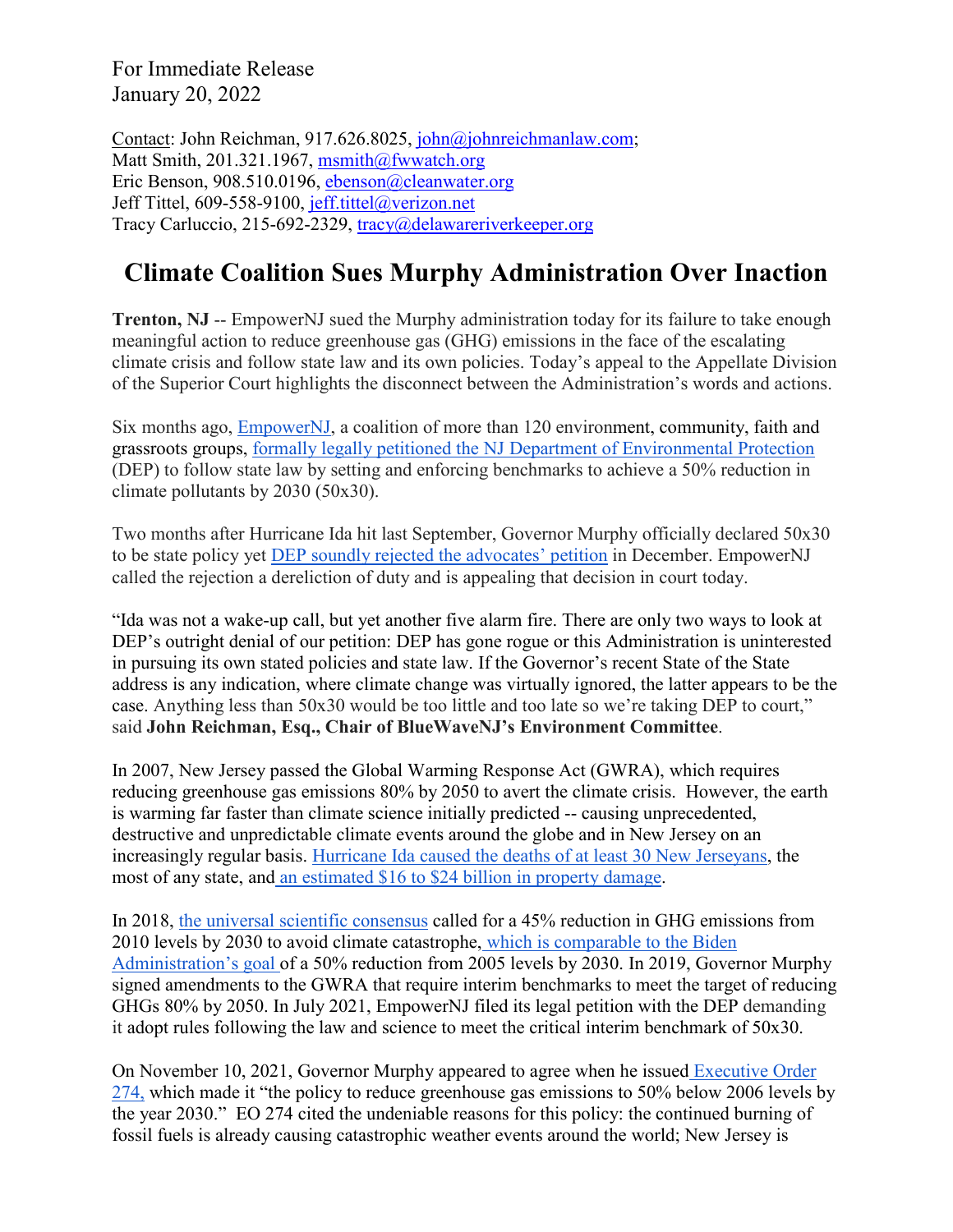"uniquely vulnerable to the devastating effects of climate change"; disadvantaged communities are disproportionately affected by climate change; and addressing climate change "requires steep and immediate reduction in greenhouse gas emissions on an economy-wide basis."

EmpowerNJ noted the governor could have added additional reasons, e.g., that [renewable energy](https://www.weforum.org/agenda/2021/07/renewables-cheapest-energy-source/#:%7E:text=Of%20the%20wind%2C%20solar%20and,of%20renewable%20energy%20is%20falling.)  [is now generally less expensive than fossil fuels;](https://www.weforum.org/agenda/2021/07/renewables-cheapest-energy-source/#:%7E:text=Of%20the%20wind%2C%20solar%20and,of%20renewable%20energy%20is%20falling.) the [economic cost of inaction is greater than the](https://www.nytimes.com/2021/04/22/climate/climate-change-economy.html#:%7E:text=That%20amounts%20to%20as%20much,a%20result%20of%20climate%20change.)  [cost of action;](https://www.nytimes.com/2021/04/22/climate/climate-change-economy.html#:%7E:text=That%20amounts%20to%20as%20much,a%20result%20of%20climate%20change.) and that [fossil fuel plants create direct, heavy and unacceptable health costs.](https://www.hsph.harvard.edu/news/hsph-in-the-news/pollution-from-fossil-fuel-combustion-deadlier-than-previously-thought/#:%7E:text=A%20new%20study%20found%20that,who%20can%20least%20afford%20it.%E2%80%9D)

Advocates say all of this should have led to the DEP granting the petition and initiating rules to accomplish the purported state policy of reducing climate pollutants by 50% by 2030. Instead, DEP denied the petition outright a week after proposing rules to limit carbon pollution from power plants that fail to even acknowledge let alone follow EO 274 and state law.

"None of the administration's existing or proposed climate rules will prevent the continued proliferation of dirty pipelines, power plants and other new sources of climate destroying pollution in New Jersey. The proposed power plant rule doesn't even require polluters to use the best available technology, let alone do anything to stop new fossil fuel plants, like the one proposed by the Passaic Valley Sewerage Commission in Newark, from being approved", **added Matt Smith, NJ State Director for Food & Water Watch**.

The groups say DEP's denial of EmpowerNJ's Petition is not an outlier. For every good decision the Governor has made, such as developing offshore wind and opposing the PennEast pipeline, there have been bad ones such as allowing a gas pipeline to be built through the Pinelands; thus far refusing to stop the development of the huge liquified natural gas export project in Gibbstown and spending \$16 billion on unneeded highway expansion projects, instead of spending that money on electrifying our transportation system and supporting public transportation.

"Putting aside how devastatingly wrong, arbitrary and capricious DEP's denial of the Petition is, it is also illegal. The Global Warming Response Act requires DEP to set interim benchmarks for reducing climate pollutants – it is not 'discretionary' as DEP maintains," **Reichman concluded**.

By this appeal and other concerted actions, EmpowerNJ says it will continue to hold Gov. Murphy and his Administration accountable each time he breaks his pledge to treat climate change as the existential threat that it is.

####

## **Additional quotes by EmpowerNJ Steering Committee members**

"We are facing mounting environmental impacts, pollution incidents, property and infrastructure destruction, community disruption, and increasing threats to public health and safety as a result of climate change right here in New Jersey. The Governor and his DEP must recognize the urgency to measurably reduce greenhouse gas emissions and they must specifically demonstrate how NJ plans to achieve what Governor Murphy says he wants - a 50% cut back by 2030. Furthermore, the state simply cannot rationalize issuing permits for greenhouse gas-emitting projects by saying it is "impractical" not to. It's not practical for residents to drown in basement apartments nor for our communities to face catastrophic loss either. Devastating times require bold and quantifiable action to stop new sources of the problem – greenhouse gasses – and put every state agency to work towards this mission," said **Tracy Carluccio, Deputy Director, Delaware Riverkeeper Network.**